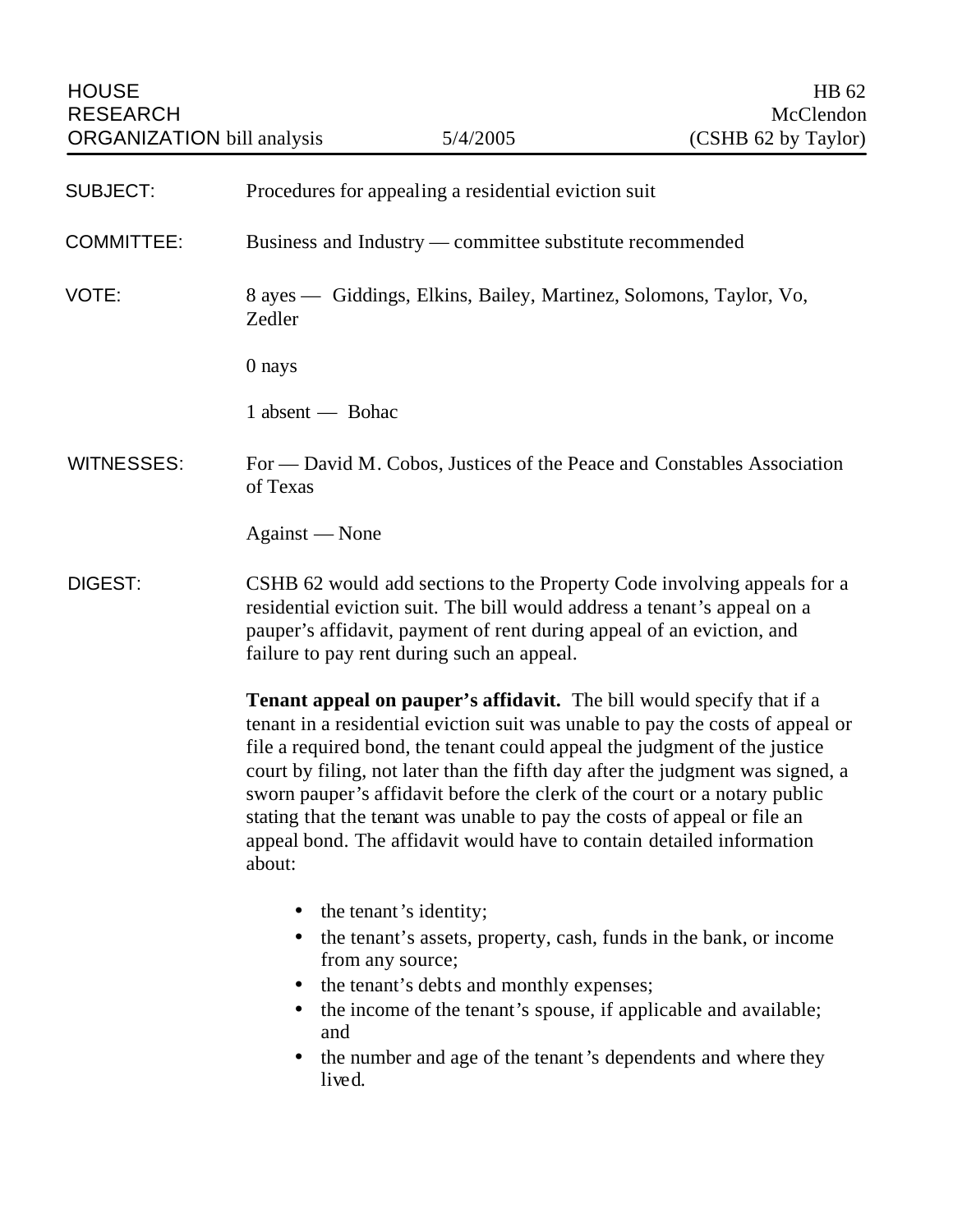The court would make available an affidavit form that a person could use to comply with these requirements and promptly would notify the landlord if a pauper's affidavit was filed by the tenant.

A landlord could contest a pauper's affidavit on or before the fifth day after the date it was filed. If the landlord contested the affidavit, the court would notify the parties and hold a hearing to determine whether the tenant was unable to pay the costs of appeal or file an appeal bond. The hearing would be held within five days after the date the landlord notified the court clerk to contest the affidavit. The tenant would have the burden to prove that he or she was unable to pay the costs of appeal or file an appeal bond.

If the court approved the pauper's affidavit, the tenant would not be required to pay the county court filing fee or file an additional affidavit in the county court.

**Payment of rent during appeal of eviction.** If the court entered judgment for the landlord in a residential eviction case based on nonpayment of rent, the court would determine the amount of rent to be paid each month during any pending appeal and would note that amount in the judgment. If a portion of the rent was payable by a government agency, the court would note in the judgment the portion to be paid by the government agency and the portion to be paid by the tenant. The bill would not require or prohibit payment of rent into the court registry or directly to the landlord during a pending appeal of an eviction case based on grounds other than nonpayment.

In an eviction case based on nonpayment of rent in which the tenant appealed by filing a pauper's affidavit, the tenant would pay the rent into the justice court or the country court registry, as applicable, pending the appeal. If a government agency was responsible for all or a portion of the rent under an agreement with the landlord, the tenant would pay only a portion of the rent determined by the court during the appeal process, subject to either party's right to contest that determination.

If an eviction case was based on nonpayment of rent and the tenant's rent had been paid wholly or partly by a government agency, either party could contest the portion of rent that the justice court determined would have to be paid by the tenant into the county court registry. A contest would have to be filed within five days after the date the judgment was signed. If a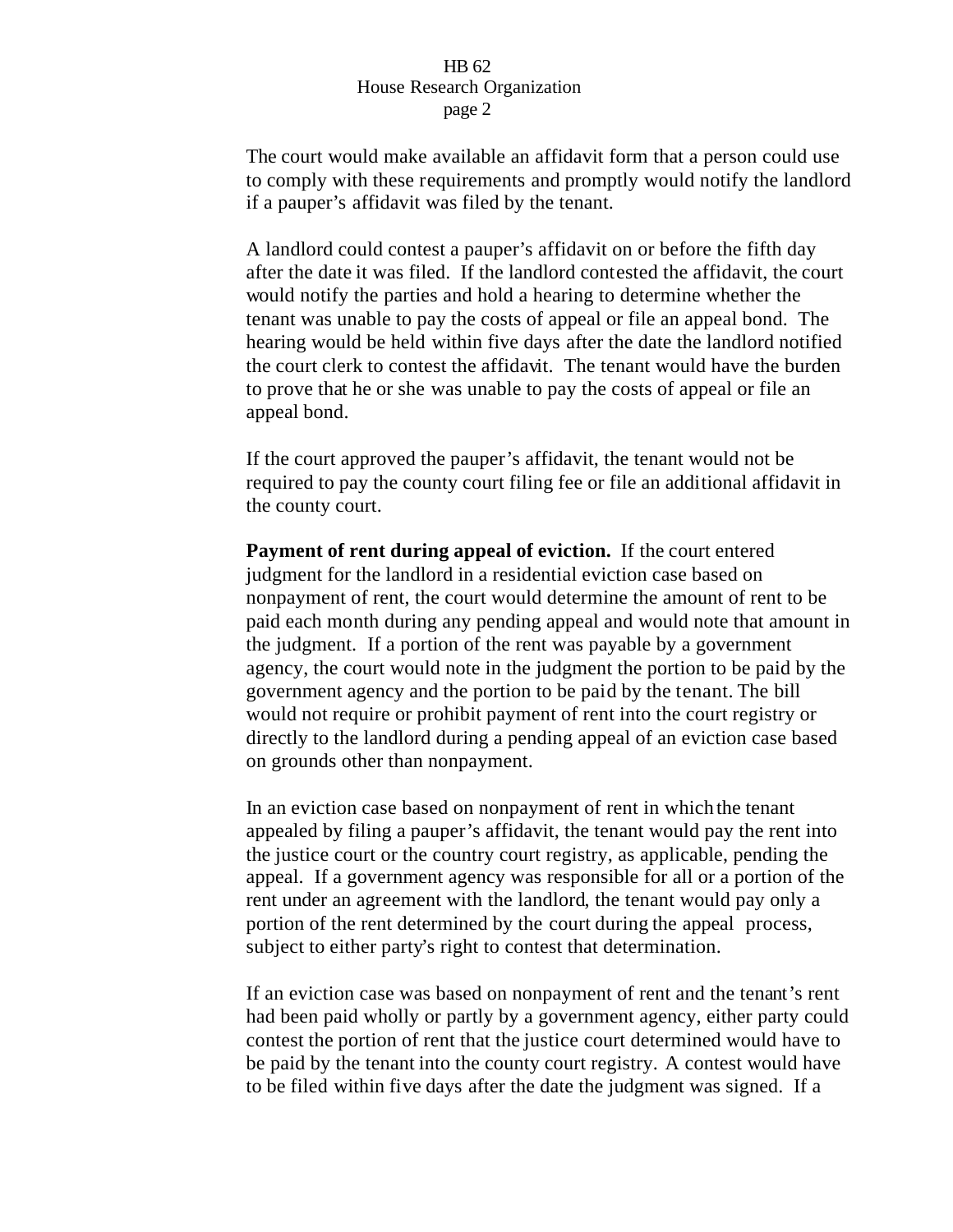contest was filed, the justice court would notify the parties within five days of the filing date and would hold a hearing to determine the amount owed by the tenant under the rental agreement and applicable laws. After hearing evidence, the court would determine the portion of the rent that the tenant would have to pay.

If the tenant objected to the court's ruling, the tenant would be required to pay during the appeal only the portion he or she claimed to owe until the issue was tried de novo in county court, along with the case on the merits. Pending such an appeal, either party could file a motion with the county court to reconsider the amount of rent that the tenant would have to pay into the court registry.

If either party filed a contest and the tenant filed a pauper's affidavit that was contested by the landlord, the justice court would hold a hearing on both contests at the same time.

**Tenant's failure to pay rent during appeal.**During an appeal of an eviction for nonpayment of rent, if a tenant failed to pay rent into the justice court or county court registry, the landlord could file with the county court a sworn motion that the tenant failed to pay rent as required. The landlord would notify the tenant of the motion and the hearing date.

If the county court found that the tenant had not complied with the payment requirements, the court would immediately issue a writ of possession unless, on or before the day of the hearing, the tenant paid into the court registry all rent not paid and the landlord's reasonable attorney's fees, if any, in filing the motion.

If the court found that a tenant had failed to pay the rent timely into the court registry on more than one occasion, the tenant would not be entitled to stay a writ by paying the rent and the landlord's attorney's fees, and the county court would issue immediately a writ of possession. Such a writ of possession could not be executed before the sixth day after the date the writ was issued.

During the appeal of an eviction case, if a government agency was responsible for payment of a portion of the rent and did not pay that portion to the landlord or into the justice court or county court registry, the landlord could file a motion with the county court requesting that the tenant be required to pay into the county court registry, as a condition of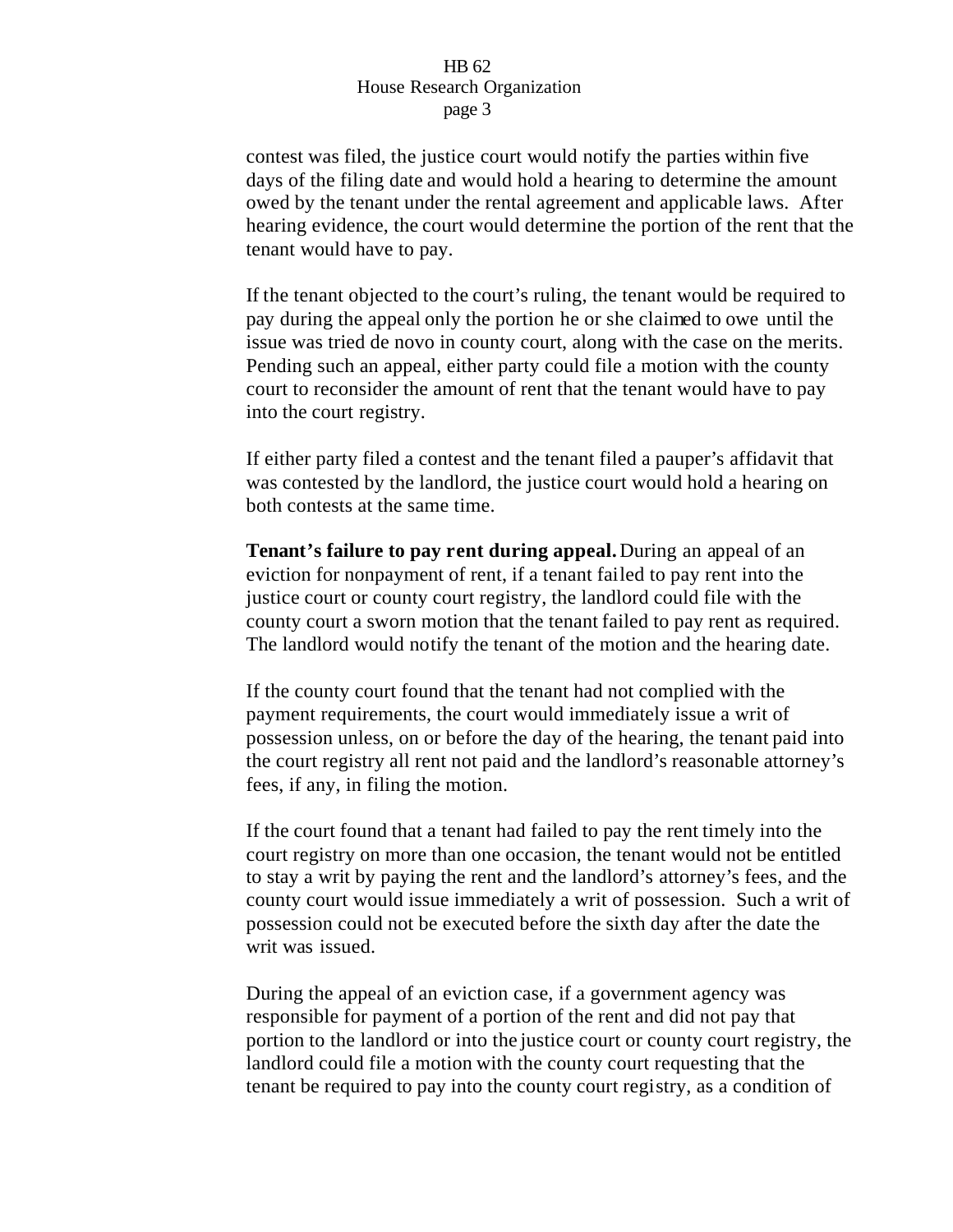possession, the full amount of each month's rent as it came due. After notice and hearing, the court would grant the motion if the landlord proved that:

- a portion of the rent was owed by a government agency;
- the portion of the rent owed by the government agency was unpaid;
- the landlord did not cause the agency to cease the payments;
- the landlord did not cause the agency to pay the wrong amount; and
- the landlord was not able to take reasonable action that would cause the agency to resume making payments of its portion of the total rent due.

The bill would take effect September 1, 2005.

**SUPPORTERS** SAY: CSHB 62 represents a consensus agreement among property owners, tenants' rights groups, and justice courts and constables attained over a four-year period. The bill would achieve clarity in residential eviction cases by removing notification requirements from adversarial parties and placing such duties with the courts and constables to assure due process.

> The bill also would outline detailed procedures for the appeal of a residential eviction to eliminate confusion regarding pauper's affidavits. Current statutes and court rules do not adequately address procedures in the eviction appeals process if a tenant claims to be a pauper, which creates problems for both landlords and tenants. In addition, some tenants falsely have claimed to be paupers in order to slow down the eviction process, making it more costly for landlords. The bill would detail a list of required disclosures in a pauper's affidavit in order to provide sufficient information as to a tenant's lack of assets.

> The bill would set clear standards for appeals of eviction, including establishing procedures for timely payment of rent during the appeals process and for a tenant's failure to pay rent during appeal.Justice courts would have an affirmative duty to note in the judgment the amount of rent due by the tenant pending appeal in all nonpayment of rent cases, which would help ensure that appeal bonds were set at a fair amount.

> Any hearings on a landlord's contest of a pauper's affidavit and a tenant's contested portion to be paid by the tenant would be held simultaneously to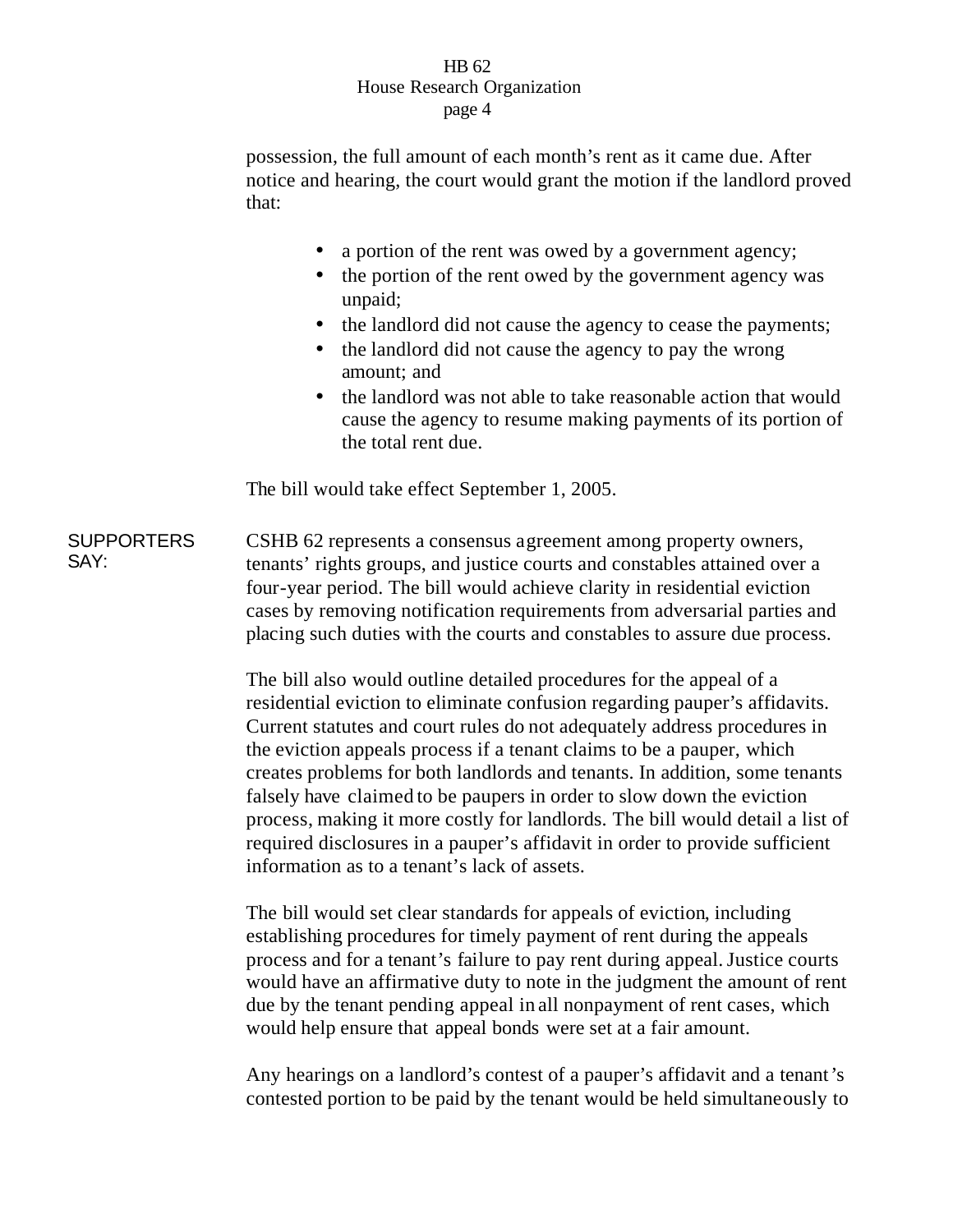|                          | achieve judicial efficiency in order to avoid multiple hearings by the<br>parties and delays.                                                                                                                                                                                                                                                                                                                                                                                                       |  |  |
|--------------------------|-----------------------------------------------------------------------------------------------------------------------------------------------------------------------------------------------------------------------------------------------------------------------------------------------------------------------------------------------------------------------------------------------------------------------------------------------------------------------------------------------------|--|--|
|                          | Under the bill, if a landlord proved that the tenant failed to pay the<br>required rent during appeal and if the landlord satisfied the burden of<br>proof, the county court would be required to issue a writ of possession.<br>The bill would shorten the current 10-day wait for execution of a writ of<br>possession to a five-day period in nonpayment of rent cases.                                                                                                                          |  |  |
| <b>OPPONENTS</b><br>SAY: | No apparent opposition.                                                                                                                                                                                                                                                                                                                                                                                                                                                                             |  |  |
| NOTES:                   | The committee substitute would require the justice court to notify the<br>landlord of the filing of a pauper's affidavit. If the landlord timely<br>contested the tenant's affidavit, the justice court would have to notify both<br>parties of a hearing date and would hold a hearing within five days. The<br>substitute also would require the justice court to note on the judgment the<br>amount of rent that the tenant would have to tender into court at each pay<br>period during appeal. |  |  |
|                          | In a dispute over the amount of rent due by the tenant during appeal in<br>which the government partly or wholly had paid the rent, the tenant's right<br>to appeal the justice court's decision to the county court would be changed<br>in the committee substitute to a hearing in justice court with the<br>opportunity to put on evidence. If the court found that the tenant had failed<br>to tender timely during appeal, the court would have to issue a writ of<br>possession.              |  |  |
|                          | Under the substitute, if the tenant failed to tender rent timely, the tenant<br>could avoid issuance of a writ if he or she paid the required rent into<br>county court and paid any attorneys fees incurred by the landlord at the<br>hearing. If a writ was issued by county court, it could not be executed by<br>the justice court for five days in order to give the tenant time to either<br>move or appeal to the court of appeals.                                                          |  |  |